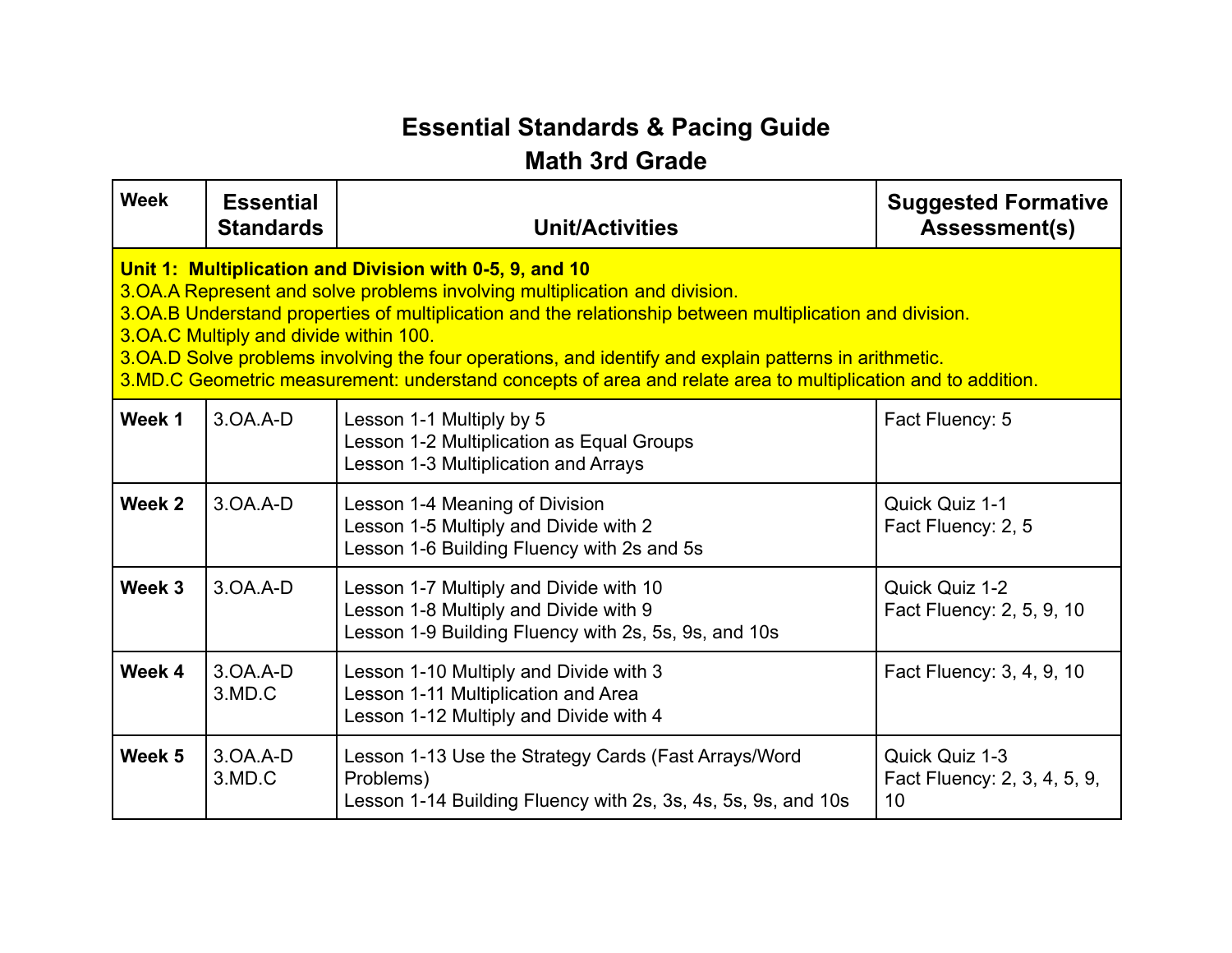|                                                                                                                                                                                                                                                                                                                                                                                                                                                                                                                                                                                                                                                                    |                       | Lesson 1-15 Multiply and Divide with 1 and 0 (Properties)                                                                                                                                   |                                                            |  |
|--------------------------------------------------------------------------------------------------------------------------------------------------------------------------------------------------------------------------------------------------------------------------------------------------------------------------------------------------------------------------------------------------------------------------------------------------------------------------------------------------------------------------------------------------------------------------------------------------------------------------------------------------------------------|-----------------------|---------------------------------------------------------------------------------------------------------------------------------------------------------------------------------------------|------------------------------------------------------------|--|
| Week 6                                                                                                                                                                                                                                                                                                                                                                                                                                                                                                                                                                                                                                                             | $3.0A.A-D$            | Lesson 1-16 Solve and Create Word Problems<br>Lesson 1-18 Building Fluency with 0s, 1s, 2s, 3s, 4s, 5s, 9s,<br>and 10s<br>Lesson 1-19 Focus on Mathematical Practices (Math and<br>Hobbies) | Quick Quiz 1-4<br>Fact Fluency: 0, 1, 2, 3, 4,<br>5, 9, 10 |  |
| Week 7                                                                                                                                                                                                                                                                                                                                                                                                                                                                                                                                                                                                                                                             |                       | Review, Reteach, Unit Assessment                                                                                                                                                            | Unit 1                                                     |  |
| Unit 2: Multiplication and Division with 6s, 7s, 8s, and Multiply with Multiples of 10<br>3. OA. A Represent and solve problems involving multiplication and division.<br>3.OA.B Understand properties of multiplication and the relationship between multiplication and division.<br>3. OA. C Multiply and divide within 100.<br>3. OA. D Solve problems involving the four operations, and identify and explain patterns in arithmetic.<br>3.MD.C Geometric measurement: understand concepts of area and relate area to multiplication and to addition.<br>3.NBT.A Use place value understanding and properties of operations to perform multi-digit arithmetic. |                       |                                                                                                                                                                                             |                                                            |  |
| Week 8                                                                                                                                                                                                                                                                                                                                                                                                                                                                                                                                                                                                                                                             | $3.0A.A-D$<br>3.MD.C  | Lesson 2-1 Multiply and Divide with 6<br>Lesson 2-2 Solve Area Word Problems<br>Lesson 2-3 Multiply and Divide with 8                                                                       | Fact Fluency: 6, 8                                         |  |
| Week 9                                                                                                                                                                                                                                                                                                                                                                                                                                                                                                                                                                                                                                                             | $3.0A.A-D$<br>3.NBT.A | Lesson 2-4 Write Word Problems and Equations<br>Lesson 2-5 Multiply and Divide with 7<br>Lesson 2-6 Square Numbers                                                                          | Fact Fluency: 6, 7, 8                                      |  |
| Week 10                                                                                                                                                                                                                                                                                                                                                                                                                                                                                                                                                                                                                                                            | $3.0A.A-D$<br>3.NBT.A | Lesson 2-7 Practice with 6s, 7s, and 8s<br>Lesson 2-8 Building Fluency with 0s through 10s (incl.<br>Scrambled Tables)<br>Lesson 2-9 Equations and Word Problems                            | Fact Fluency: 6, 7, 8                                      |  |
| Week 11                                                                                                                                                                                                                                                                                                                                                                                                                                                                                                                                                                                                                                                            | $3.0A.A-D$<br>3.NBT.A | Lesson 2-10 Write First Step Questions for Two Step Problems<br>(Order of Operations)                                                                                                       | Quick Quiz 2-1<br>Fact Fluency: 6, 7, 8                    |  |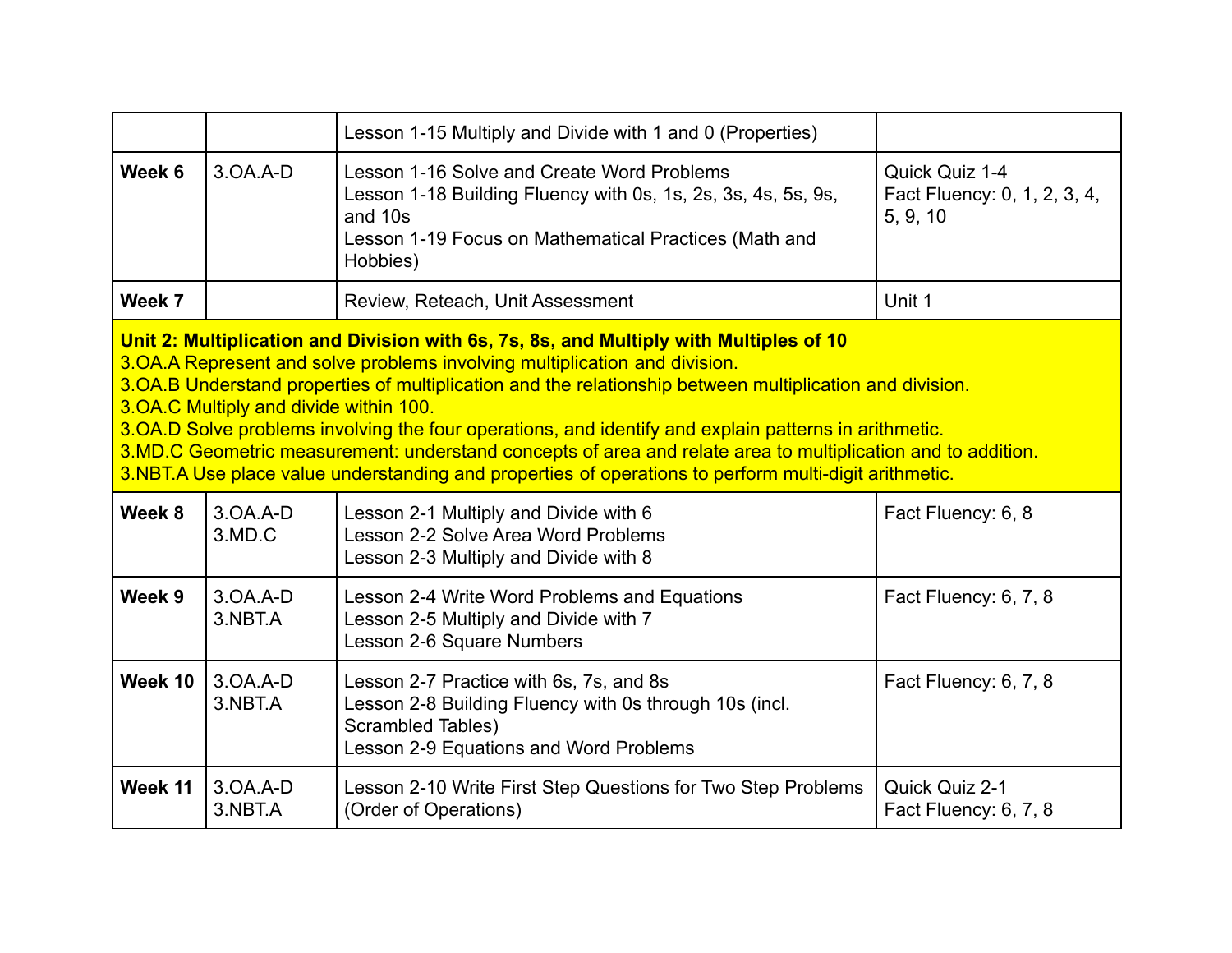|                                                                                                                                                                                                                                                                                                                                |                       | Lesson 2-11 Make Sense of Two Step Word Problems<br>Lesson 2-12 Multiply with Multiples of 10                                                                                                                                       |                                                             |  |
|--------------------------------------------------------------------------------------------------------------------------------------------------------------------------------------------------------------------------------------------------------------------------------------------------------------------------------|-----------------------|-------------------------------------------------------------------------------------------------------------------------------------------------------------------------------------------------------------------------------------|-------------------------------------------------------------|--|
| Week 12                                                                                                                                                                                                                                                                                                                        | $3.0A.A-D$<br>3.NBT.A | Lesson 2-13 Play Multiplication and Division Games (Two Step<br><b>Word Problems/Function Tables)</b><br>Lesson 2-14 Building Fluency with 0s-10s<br>Lesson 2-15 Focus on Mathematical Practices (Math and<br>Recipes, Zoo Animals) | Quick Quiz 2-2<br><b>Targeted Fact Fluency:</b><br>$0 - 10$ |  |
| Week 13                                                                                                                                                                                                                                                                                                                        |                       | Review, Reteach, Unit Assessment                                                                                                                                                                                                    | Unit 2                                                      |  |
| <b>Unit 4: Multi-digit Addition and Subtraction</b><br><b>Unit 5: Write Equations to Solve Word Problems</b><br>3.OA.D Solve Problems involving the four operations, and identify and explain patterns in arithmetic.<br>3.NBT.A Use place value understanding and properties of operations to perform multi-digit arithmetic. |                       |                                                                                                                                                                                                                                     |                                                             |  |
| Week 14                                                                                                                                                                                                                                                                                                                        | 3.0A.D<br>3.NBT.A     | Lesson 4-1 Make Place Value Drawings<br>Lesson 4-2 Build Numbers (Expanded Form)<br>Lesson 4-3 Place Value in Word Problems                                                                                                         | <b>Targeted Fact Fluency:</b><br>$0 - 10$                   |  |
| Week 15                                                                                                                                                                                                                                                                                                                        | 3.0A.D<br>3.NBT.A     | Lesson 4-4 Practice with Place Value<br>Lesson 4-5 Round to the Nearest Hundred<br>Lesson 4-6 Round to the Nearest Ten                                                                                                              | Quick Quiz 4-1<br><b>Fluency Check 1</b>                    |  |
| Week 16                                                                                                                                                                                                                                                                                                                        | 3.0A.D<br>3.NBT.A     | Lesson 4-7 Exploring Multi-digit Addition<br><b>Lesson 4-8 Discuss Addition Methods</b><br>Lesson 4-9 The Grouping Concept in Addition                                                                                              | <b>Fluency Check 2</b>                                      |  |
| Week 17                                                                                                                                                                                                                                                                                                                        | 3.0A.D<br>3.NBT.A     | Lesson 4-10 Practice Addition<br>Lesson 4-11 Ungroup to Subtract<br>Lesson 4-12 Subtract Across Zeros                                                                                                                               | Quick Quiz 4-2<br><b>Fluency Check 3</b>                    |  |
| Week 18                                                                                                                                                                                                                                                                                                                        | 3.0A.D                | Lesson 4-14 Relate Addition and Subtraction                                                                                                                                                                                         | Quick Quiz 4-3                                              |  |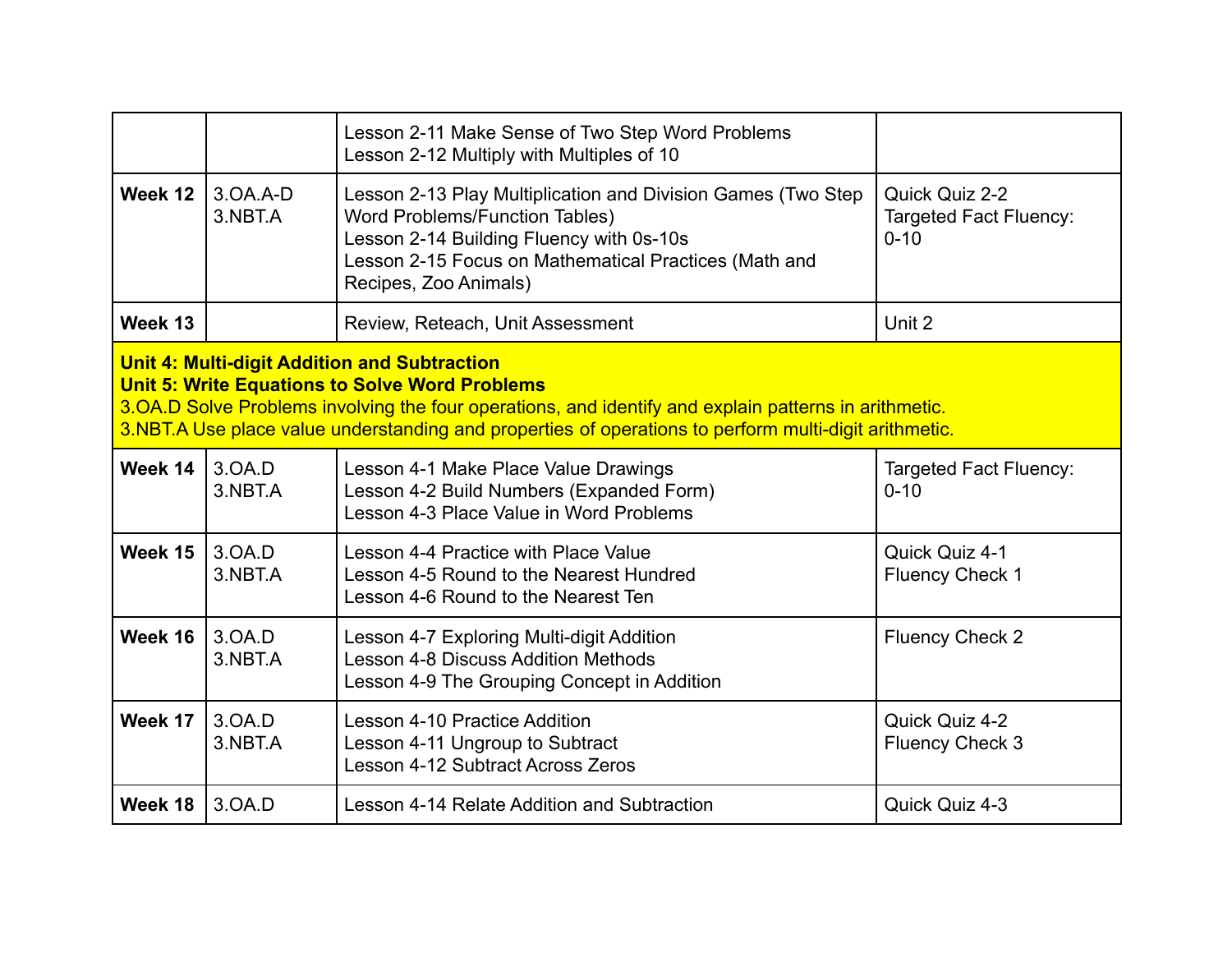|                                                                                                                                                                                                                                                                                                  | 3.NBT.A           | Lesson 4-16 Addition and Subtraction Practice<br>Lesson 4-18 Focus on Mathematical Practices (Math and<br>Maps)                                  | <b>Fluency Check 4</b>                   |  |
|--------------------------------------------------------------------------------------------------------------------------------------------------------------------------------------------------------------------------------------------------------------------------------------------------|-------------------|--------------------------------------------------------------------------------------------------------------------------------------------------|------------------------------------------|--|
| Week 19                                                                                                                                                                                                                                                                                          |                   | Review, Reteach, Unit Assessment                                                                                                                 | Unit 4                                   |  |
| Week 20                                                                                                                                                                                                                                                                                          | 3.0A.D<br>3.NBT.A | Lesson 5-1 Addition and Subtraction Situations<br><b>Lesson 5-4 Comparison Problems</b><br>Lesson 5-9 Equations and Solve Two-Step Word Problems | Quick Quiz 5-1<br>Quick Quiz 5-2         |  |
| <b>Unit 7: Explore Fractions</b><br>3.NF.A Develop understanding of fractions as numbers.<br>3.G.A Reason with shapes and their attributes.                                                                                                                                                      |                   |                                                                                                                                                  |                                          |  |
| Week 21                                                                                                                                                                                                                                                                                          | 3.NF.A<br>3.G.A   | <b>Lesson 7-1 Understand Fractions</b><br><b>Lesson 7-2 Model Fractions</b>                                                                      | <b>Fluency Check 5</b>                   |  |
| Week 22                                                                                                                                                                                                                                                                                          | NF.A              | Lesson 7-3 Locate Fractions on a Number Line<br>Lesson 7-4 Compare Unit Fractions                                                                | Fluency Check 6                          |  |
| Week 23                                                                                                                                                                                                                                                                                          | $3.$ NF.A         | Lesson 7-5 Compare Fractions<br>Lesson 7-6 Introduce Equivalence                                                                                 | Quick Quiz 7-1<br><b>Fluency Check 7</b> |  |
| Week 24                                                                                                                                                                                                                                                                                          | $3.$ NF.A         | Lesson 7-7 Equivalent Fractions<br>Lesson 7-8 Problem Solving with Fractions                                                                     | Quick Quiz 7-2<br><b>Fluency Check 8</b> |  |
| Week 25                                                                                                                                                                                                                                                                                          |                   | Review, Reteach, Unit Assessment                                                                                                                 | Unit 7                                   |  |
| <b>Unit 3: Measurement, Time, and Graphs</b><br>3.MD.A Solve problems involving measurement and estimation of intervals of time, liquid volumes, and masses of<br>objects.<br>3.MD.B Represent and interpret data.<br>2.00 A Depressort and solve problems involving multiplication and division |                   |                                                                                                                                                  |                                          |  |

3.OA.A Represent and solve problems involving multiplication and division.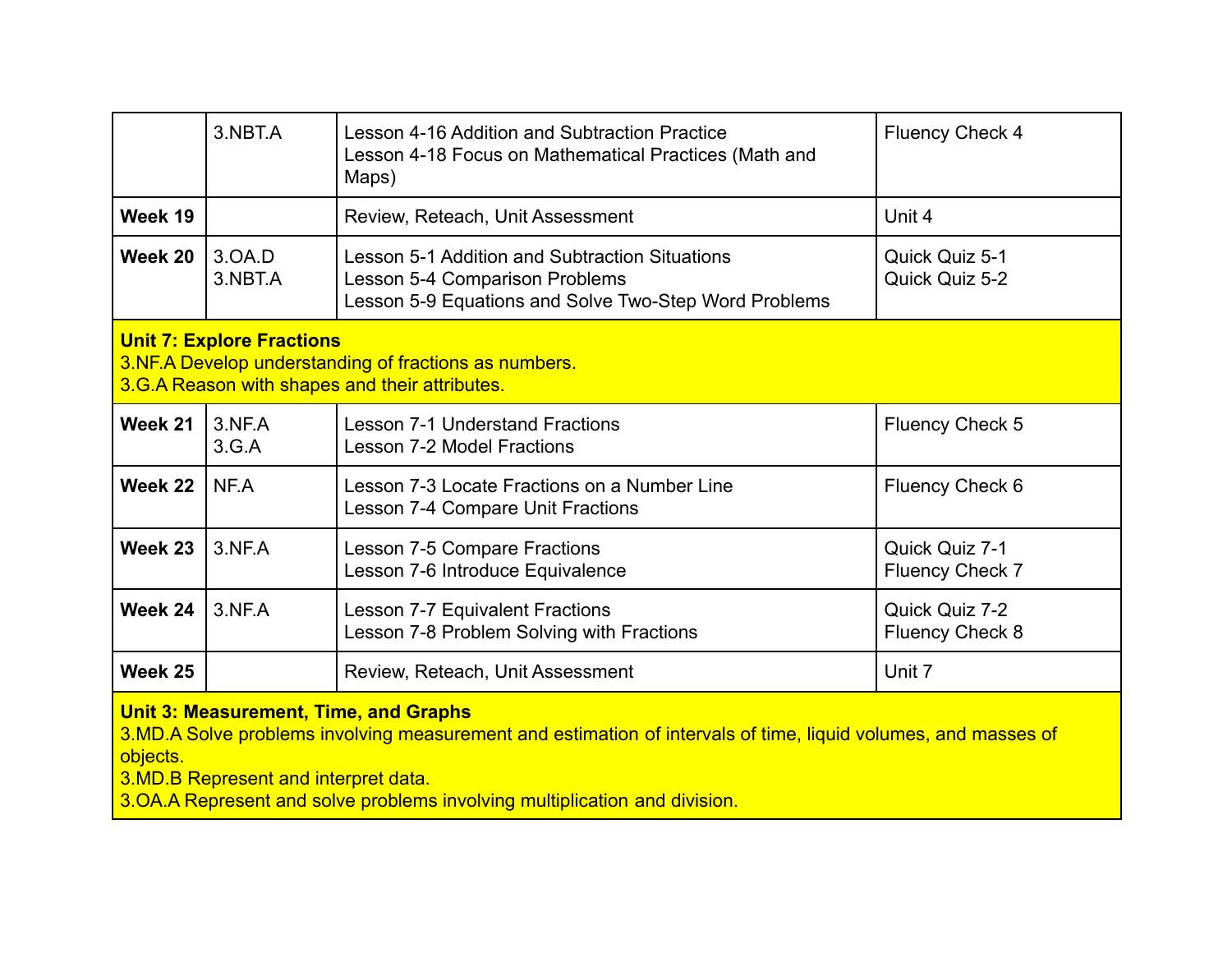| Week 26                                                                                                                                                                                                                                                                                                                                                                                                                             | 3.MD.A<br>3.0A.A | Lesson 3-1 Customary Units of Length<br>Lesson 3-2 Customary Units of Liquid Volume<br>Lesson 3-3 Metric Units of Liquid Volume                                                | <b>Fluency Check 9</b>                    |
|-------------------------------------------------------------------------------------------------------------------------------------------------------------------------------------------------------------------------------------------------------------------------------------------------------------------------------------------------------------------------------------------------------------------------------------|------------------|--------------------------------------------------------------------------------------------------------------------------------------------------------------------------------|-------------------------------------------|
| Week 27                                                                                                                                                                                                                                                                                                                                                                                                                             | 3.MD.A<br>3.0A.A | Lesson 3-4 Customary Units of Weight and Metric Units of<br><b>Mass</b><br>Lesson 3-5 Solve Word Problems Involving Liquid Volume and<br><b>Mass</b>                           | Quick Quiz 3-1<br><b>Fluency Check 10</b> |
| Week 28                                                                                                                                                                                                                                                                                                                                                                                                                             | 3.MD.A           | Lesson 3-6 Tell Time<br>Lesson 3-7 Before and After the Hour<br>Lesson 3-8 Elapsed Time                                                                                        | <b>Fluency Check 11</b>                   |
| Week 29                                                                                                                                                                                                                                                                                                                                                                                                                             | $3$ MD.A         | Lesson 3-9 Add and Subtract Time<br>Lesson 3-10 Solve Word Problems Involving Time                                                                                             | Quick Quiz 3-2                            |
| Week 30                                                                                                                                                                                                                                                                                                                                                                                                                             | 3.MD.B           | Lesson 3-11 Read and Create Pictographs and Bar Graphs<br>Lesson 3-12 Read and Create Bar Graphs with Multi-digit<br><b>Numbers</b><br>Lesson 3-13 Represent and Organize Data | Quick Quiz 3-3                            |
| Week 31                                                                                                                                                                                                                                                                                                                                                                                                                             | 3.MD.B<br>3.0A.A | Lesson 3-14 Use Graphs to Solve Time and Measurement<br>Problems<br>Review, Reteach, Unit Assessment                                                                           | Unit 3                                    |
| Unit 6: Polygons, Perimeter, and Area<br>NOTE: Big Idea 2 Area and Perimeter are primary focus due to testing window.<br>3.MD.C Geometric measurement: understand concepts of area and relate area to multiplication and to addition.<br>3.MD.D Geometric measurement: recognize perimeter as an attribute of plane figures and distinguish between linear<br>and area measures.<br>3.G.A. Reason with shapes and their attributes. |                  |                                                                                                                                                                                |                                           |
| Week 32                                                                                                                                                                                                                                                                                                                                                                                                                             | 3.MD.C           | Lesson 6-5 Perimeter and Area                                                                                                                                                  | <b>Fluency Check 12</b>                   |